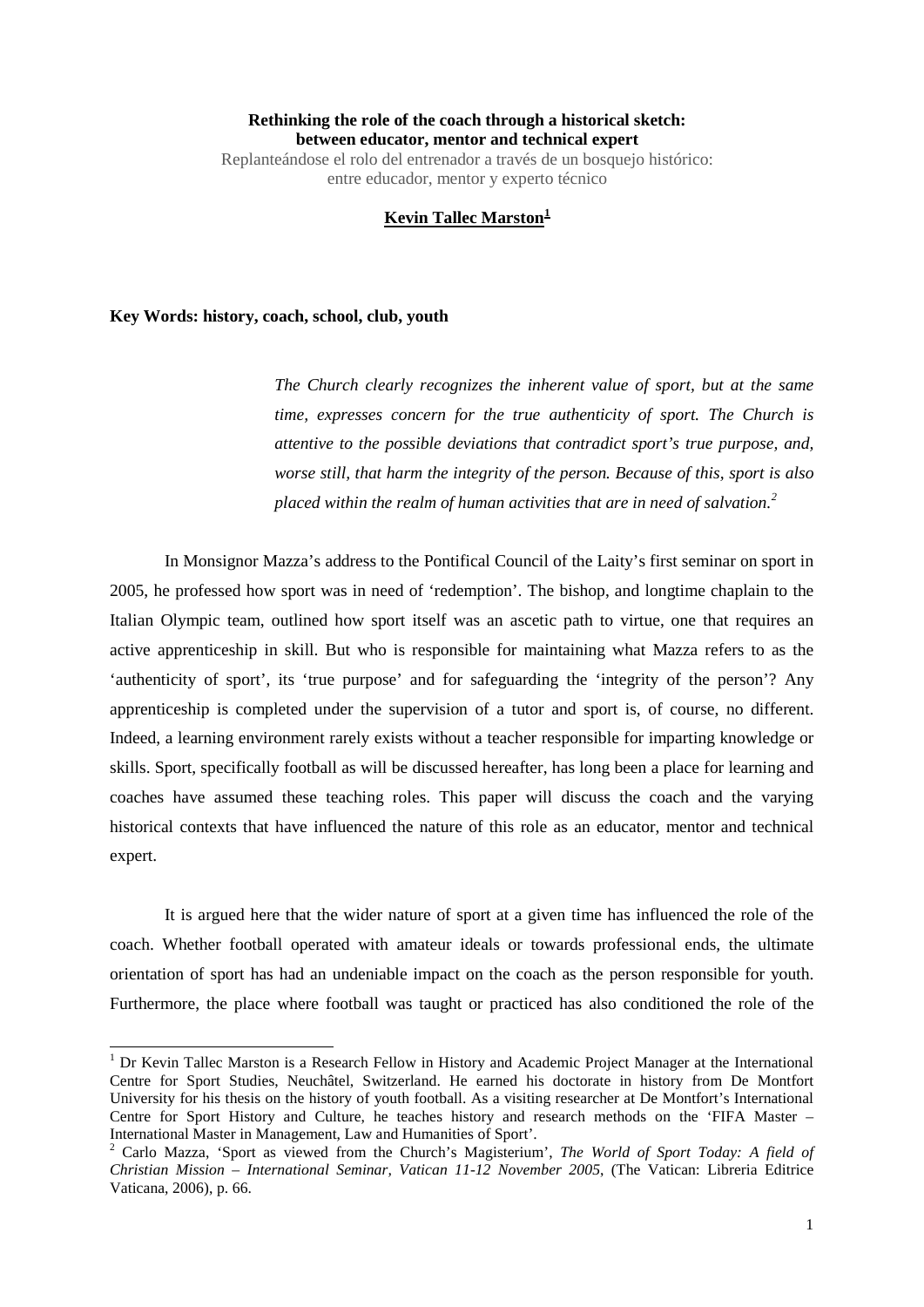coach. If football was an extension of physical education at school, the coach's role was defined in part by the broader educational imperatives of the scholastic environment. The coach was first and foremost an educator within an educational system. However, if the coach was part of a club system where the first team was fully professional, the role was certainly different. Here, the coach's role focused on training future pros. In short, the more professionalized the context, the more the coach became a technical expert rather than all-round educator. A clear understanding of these issues is fundamental for any sporting organization, the Catholic Church being no exception, to elaborate its definition of the coach. It is not altogether surprising then, that, after two seminars on the role of the sport chaplain and Catholic sport associations, the Pontifical Council for the Laity has turned its attention for this conference to another key figure in sport: the coach.<sup>[3](#page-1-0)</sup>

This paper is divided into several sections. The first is a brief review of the question of amateurism and professionalism in football. I follow this with a historical sketch of the different places where football was played and how this impacted directly on the type of coaching roles. The conclusion draws on some of the issues of coaching in the context of this conference and specifically the connections to the pastoral and faith implications.

### **Amateurism and professionalism – setting the scene for coaches**

 $\overline{a}$ 

The key debate throughout much of the first half of the twentieth century in football administration was about whether to allow players to play professionally, and if yes, how to define such a practice.<sup>[4](#page-1-1)</sup> Football had its origins in nineteenth century Britain and was intimately tied to 'muscular Christianity'.<sup>[5](#page-1-2)</sup> The movement embraced the pursuit of sport with its role in forming character, inculcating discipline and leadership among the boys in Britain's public schools. As the game extended beyond the upper classes and the world of the public schools in the latter half of the nineteenth century, the working classes adopted the sport wholeheartedly with the increases in leisure time and income. Entrepreneurs saw the opportunities around the sport as spectacle and built enclosed grounds that generated revenues. While the game's leadership in England officially accepted professionalism in 1885, elsewhere the process took decades longer and paying players was not allowed until well into the twentieth century.

<span id="page-1-0"></span> $3$  Aside from some mentions to the educational aspects of sport and the trainers, the two previous conferences did not address the role of the coach in any significant way. See *Sport: An educational and pastoral challenge – Seminar of study on the theme of sport chaplains, Vatican 7-8 September 2007*, (The Vatican: Libreria Editrice Vaticana, 2008) and *Sport, Education, Faith: Towards a new season for Catholic sports associations –*

<span id="page-1-2"></span>

<span id="page-1-1"></span><sup>&</sup>lt;sup>4</sup> See Pierre Lanfranchi and Alfred Wahl, *Les Footballeurs Professionnels*, (Paris: Hachette, 1995), pp. 33-53.<br><sup>5</sup> See Tony Mason, *Association football and English society: 1863-1915*, (Sussex: The Harvester Press, 19 pp. 11-5.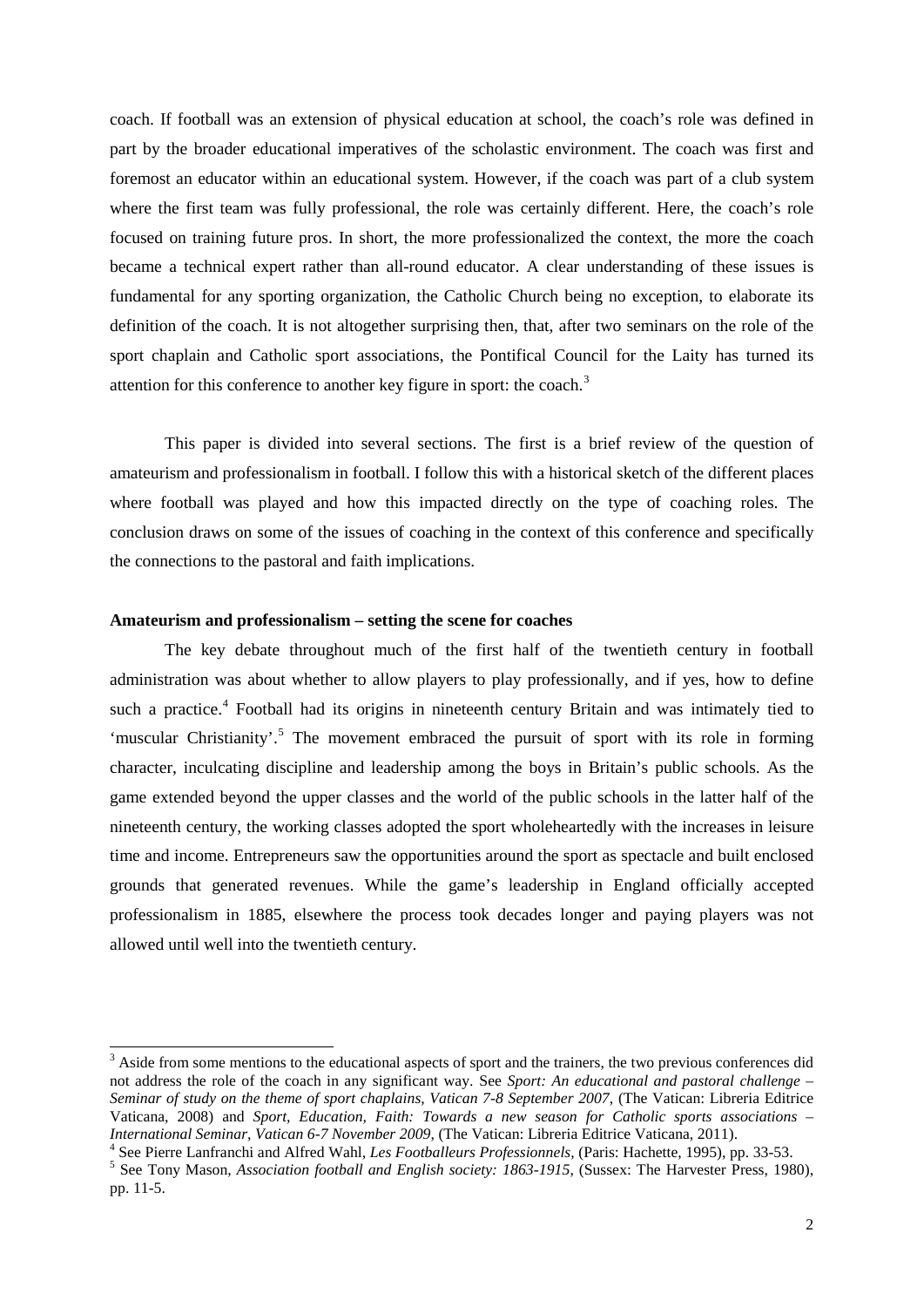The rift between those who promoted strict amateurism and those who accepted professionalism was felt not only within the sport of football but across the wider sporting movement. The International Olympic Committee (IOC), a bastion of the amateur ideal until 1984, fought openly with the Fédération Internationale de Football Association (FIFA) in the 1920s regarding the question of professionalism until 1927 when a limited form of payment was allowed to footballers at the Olympic Games.<sup>[6](#page-2-0)</sup>

Was there a link between the acceptance of professionally paid players and the creation of the role of a specialized and dedicated coach? Clearly, as the sport professionalized, the entourage around it also followed suit, whether that be coaching, administrative or even medical. However, the professionalization was perhaps not the defining element on the role of the coach. As Laurent Grün has argued, the 'late' acceptance of professionalism in France in 1932 was not the only factor in the slow development of the coaching profession which was also affected by player mentalities and recruitment policies.<sup>[7](#page-2-1)</sup> As I will argue here, the professional reality was one important aspect but the places where football was played and organized also had a significant effect.

### **Different playing spaces, different coaching realities – the school, the club, the church**

In the modern era there have been three principal places where football, at least in organized terms, has been taught and learned: the school, the club and the church. Each of these has presented different realities that have conditioned the coach's role in various ways. This section draws on examples from different countries and time periods. Schools provide some examples of the role of the coach-educator who worked principally within an educational environment largely separate from professional sport. The role of the coach in the club is more complex and often reflects the state of the sport professionally. The coach of the church-related football team ranged from the cassocked but football kicking priest to the layman, and mirrors to some extent the place of religion in society. Ultimately, the environment in which the game was organized reveals a great deal about who the coach was, and what were his objectives or mission. The lessons of history can be useful in then defining the role of the coach today and for the future.

Beginning with the scholastic environment, Kerrigan's research into football in the London schools around the turn of the twentieth century highlights the preponderant role held by teachers for schools' football teams.<sup>[8](#page-2-2)</sup> He recounts how teachers oversaw practices and weekend matches in what became a regular feature of elementary school life. Most of the teachers had played in their youth and

<span id="page-2-1"></span><span id="page-2-0"></span>

<sup>&</sup>lt;sup>6</sup> Paul Dietschy, *Histoire du football*, (Paris: Perrin, 2014), pp. 190-6.<br><sup>7</sup> Laurent Grün, 'La difficile émergence de la profession d'entraîneur de football en France (1890-1950)', in *STAPS*, 63 (2003), pp. 45-62.

<span id="page-2-2"></span><sup>&</sup>lt;sup>8</sup> Colm Kerrigan, *Teachers and Football Schoolboy association football in England, 1885–1915*, (Oxon: RoutledgeFalmer, 2005).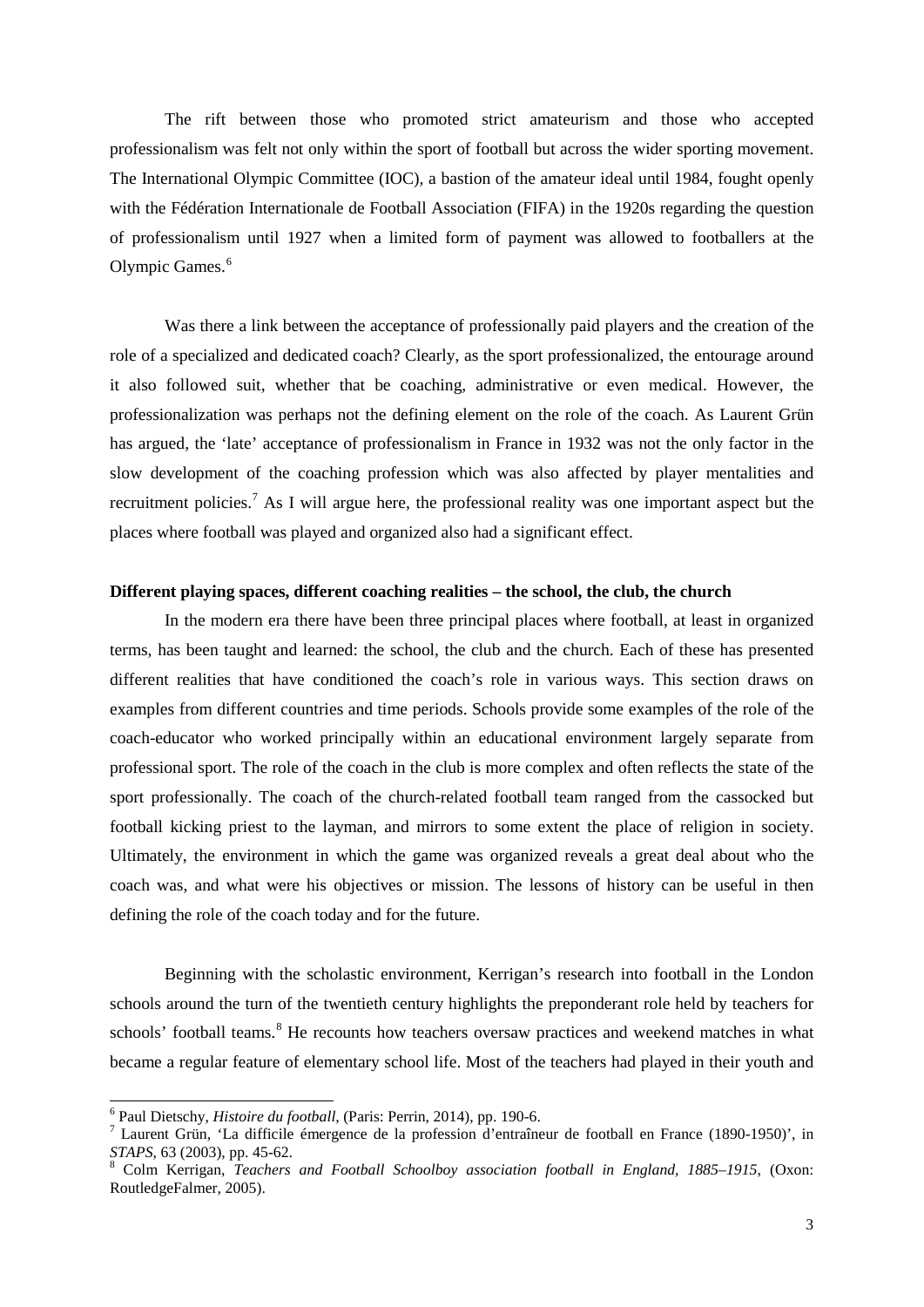were active in promoting sporting activity of various kinds in the context of their schools. Their principal motivation, as advanced by Kerrigan, was to provide 'healthy outdoor exercise for children, gain prestige for the school, the boys and on occasions the teachers themselves' as well as 'offer opportunities for competitive games in an atmosphere of fairness'.[9](#page-3-0) Any connection that improved the professional level was unintentional. The coach was first a school teacher and in second place a coach.

The educator role espoused by the coach in the school environment was personified in Alfredda E. Iglehart and her twenty-three year legacy as an athletic director and sports coach in Baltimore, Maryland in the United States. A trained sporting educator, she held a director role in physical education at School No. 76 (Francis Scott Key School) from 1920 to 1943.<sup>[10](#page-3-1)</sup> The first woman to be inducted into the National Soccer Hall of Fame in 1951, she taught 'soccer fundamentals to more than 1,200 boys' as part of the physical education programme.<sup>[11](#page-3-2)</sup> Under her mentorship, school teams competed regularly in the 1920s and 30s in a variety of age categories and won city titles on an almost annual basis. In comparison with the teachers in London whose school football matches occasionally took place at professional clubs, her involvement as a coach was entirely within the scholastic environment and separate from any, even unintended, professional sporting imperatives.

In the world of club football, the coach's role has followed the evolution of the sport itself. Where football was strictly controlled by an official government delegated federation, the role of the coach was regulated and defined by sporting authorities. The creation of a recognized scheme for training the next generation of professional players was only possible with well-prepared coaches capable of imparting all the technical, physical and tactical skill necessary for a career as an athlete. In contrast, a lack of such a professional regime left the coaching roles to well-meaning volunteer parents.

The first federation sponsored coaching course in France took place in 1946. Interestingly, the initial purpose of creating these courses was not only to create a teaching corps responsible for improving technical and tactical skills, but also to help professional players find work after their careers.[12](#page-3-3) Clubs in France had begun football schools, or *écoles de football*, as early as 1935 but the phenomenon took off in the 1950s.<sup>[13](#page-3-4)</sup> In these schools, the coaches were responsible for overseeing the 'physical preparation for football, technical and tactical instruction, social and moral education of the player' as stipulated in the French football federation's 1955 definition of the role of the officially

<span id="page-3-0"></span> $9$  Ibid., p. 185.

<span id="page-3-2"></span>

<span id="page-3-4"></span><span id="page-3-3"></span>

<span id="page-3-1"></span><sup>&</sup>lt;sup>10</sup> 'Miss Iglehart dies at age 67', *The Baltimore Sun*, 3 January 1960.<br><sup>11</sup> 'Soccer party honors woman', *The Baltimore Sun*, 14 November 1952.<br><sup>12</sup> Grün, 'La difficile émergence', p. 55.<br><sup>13</sup> Kevin Tallec Marston, 'An (c.1920-c.2000): the age paradigm and the demarcation of the youth game as a separate sector of the sport', (unpublished PhD thesis, De Montfort University, 2012), p. 168.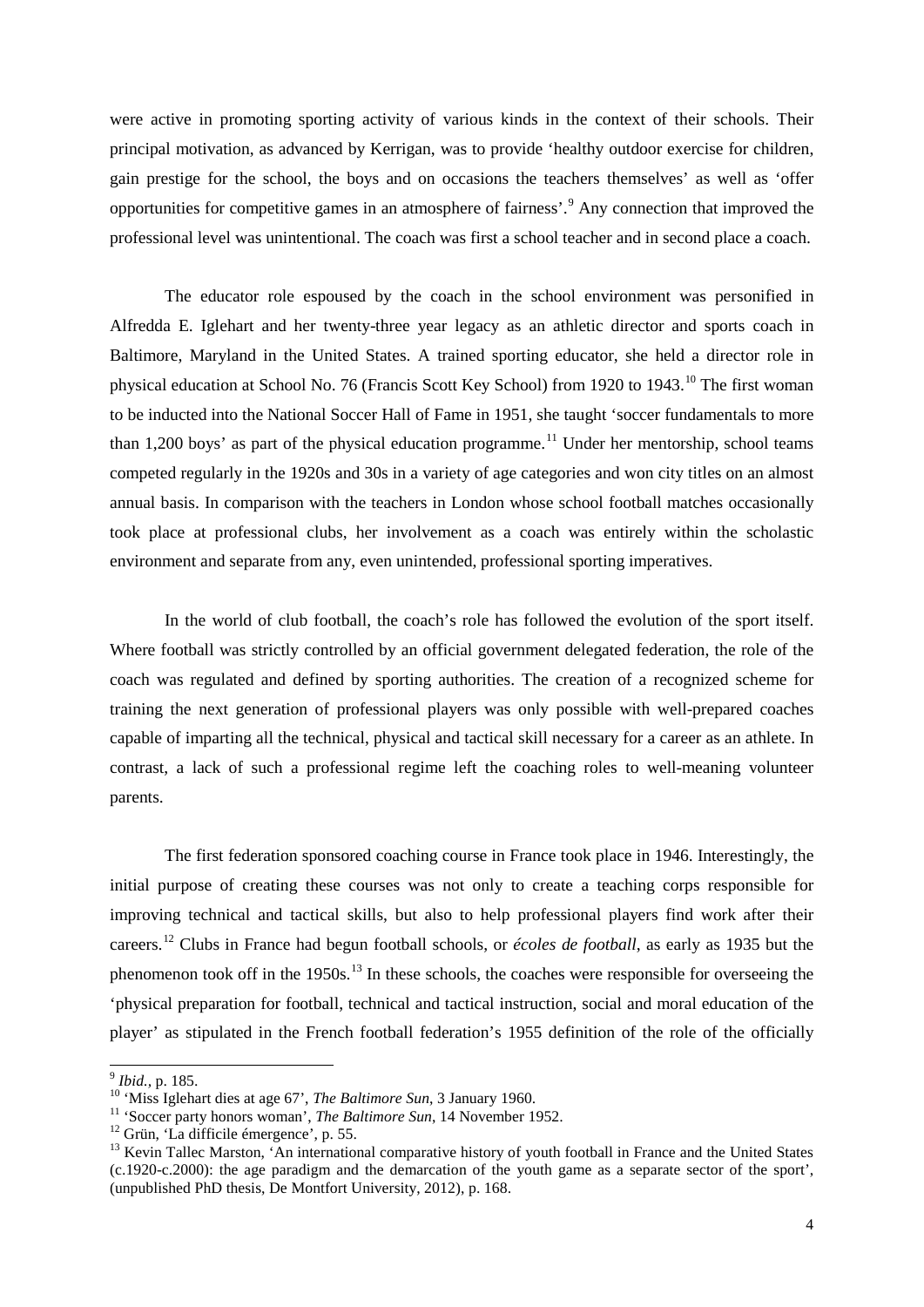trained *entraîneur*. [14](#page-4-0) The inclusion of the social and moral educational aims was to be consistent with their role as educators in the service of the public. As the number of youth registered in clubs mushroomed, the French federation also reported a gradually increasing number of officially licensed coaches who were educating players across the fields of France. From some five-hundred active licensed coaches in 1965, the number of officially trained 'football educators' (many in a volunteer capacity), had proliferated to around 9,000 by the turn of the  $1980s$ .<sup>[15](#page-4-1)</sup>

The particular nature of French sport comes from a specific vision of the State, society and public service in France where the delegatory sporting federations become trustees of a 'mission of public service' and are held to a certain number of obligations.<sup>[16](#page-4-2)</sup> This marriage of government and private association, youth, sport and education as a mission for the public good, forms the subtext of the specific French institutional vision of sport. It is in this way that club coaches in France are required to uphold social and moral educational aims all in the context of being sporting and technical experts.

The French case of meticulously trained coaches stands in contrast to the anti-intellectual tradition of English professional club football. If the school game in England was overseen by teachers, the club game was 'managed' more than it was 'coached'. Carter's history of football management in England traces the development of the role of the manager and notes how qualified coaches were 'regularly stigmatized as 'schoolteachers''.[17](#page-4-3) The lack of an educational approach to coaching was closely tied to how youth trained for professional football: apprenticeship. Young players who signed as apprentices received little coaching and were expected to complete menial tasks and exercise subservience to senior players.<sup>[18](#page-4-4)</sup> The approach within the professional club game was traditionally miles away from being truly educative and it has only been in the last twenty years that football clubs have begun to embrace the philosophy of a trained coach rather than a more militarystyle motivator and man-manager.

A third picture of the coach in club football is that of the volunteer parent. Youth football in America in the 1970s and 80s underwent an enormous demographic boom. The number of registered youth players increased more than ten times between [19](#page-4-5)74 and 1985.<sup>19</sup> This new sporting world was

<span id="page-4-0"></span><sup>&</sup>lt;sup>14</sup> Fédération Francaise de Football, Annuaire 1955-56, p. 79.

<span id="page-4-1"></span><sup>&</sup>lt;sup>15</sup> Fédération Française de Football, *Annuaire 1965-66*, p. 6, and Fédération Française de Football, *Annuaire* 

<span id="page-4-2"></span>*Officiel 1979-80*, p. 6.<br><sup>16</sup> Jean-Michel Faure and Charles Suaud, *Le Football Professionnel à la Française*, (Paris: Presses Universitaires de France, 1999), pp. 39-40.

<span id="page-4-4"></span><span id="page-4-3"></span><sup>&</sup>lt;sup>17</sup> Neil Carter, *The Football Manager*, (Oxon: Routledge, 2006), p. 128.<br><sup>18</sup> Andrew Parker, 'Chasing the big time: Football Apprenticeship in the 1990s', (unpublished PhD thesis, University of Warwick, 1996), pp. 10-21.

<span id="page-4-5"></span><sup>&</sup>lt;sup>19</sup> The number of registered youth in 1974 was 103,432. It rose to 1,210,408 in 1985. Tallec Marston, 'An international comparative history', p. 214.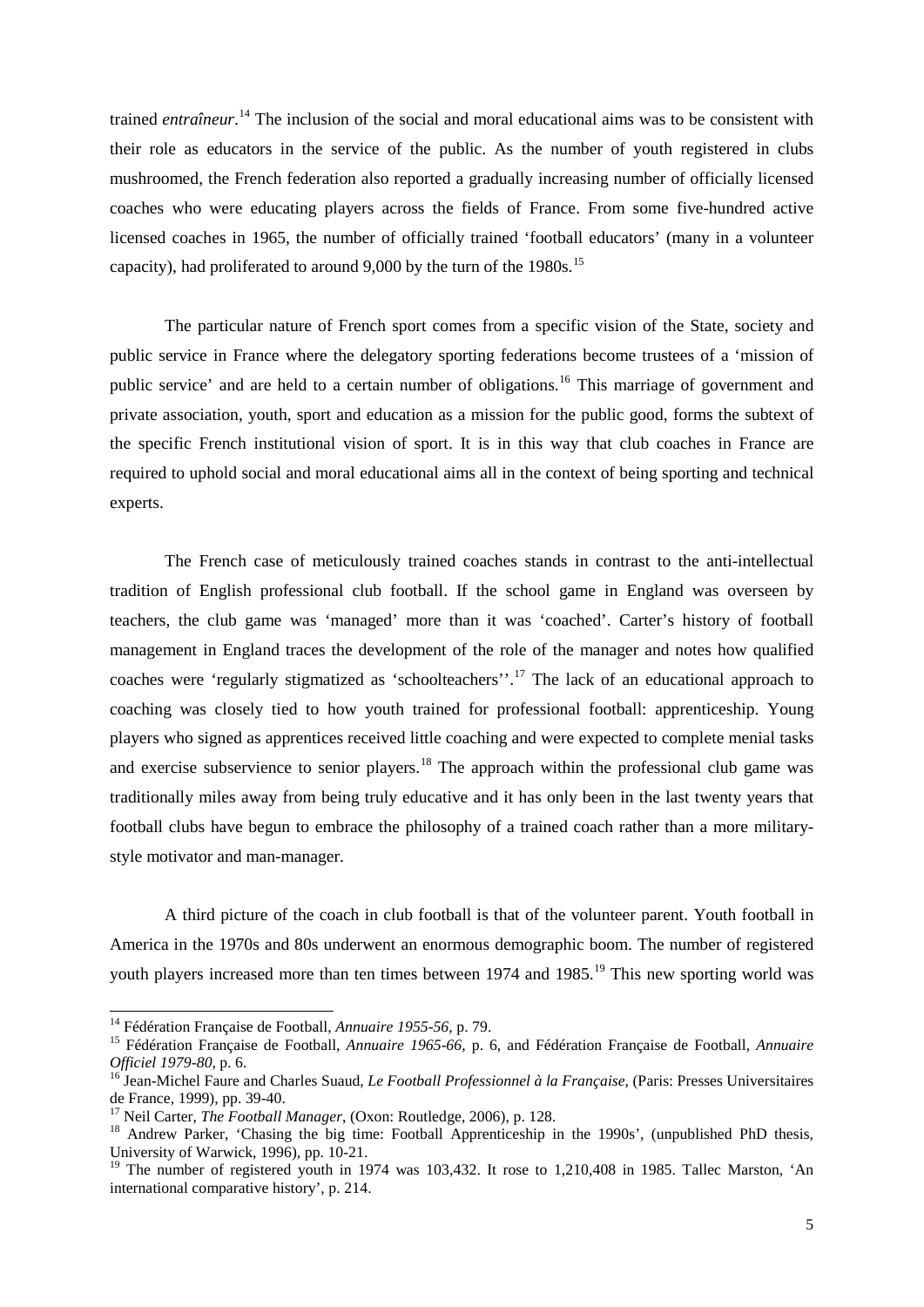largely dependent on a host of parent volunteers. Len Oliver, a longtime Director of Coaching for the DC Stoddart youth league in Washington, D.C. recalled his own first-hand experience of the many parents in the late 1970s who took on all sorts of volunteer roles including coaching and even buying materials to build their own goals.<sup>[20](#page-5-0)</sup>

The United States Soccer Football Association (USSFA) had felt the wave coming and initiated its first coaching school in 1971 with sixty-five coaches graduating in that first year.<sup>[21](#page-5-1)</sup> However, with so many new young players, both boys and girls, joining clubs, finding coaches was a challenge. In the spring of 1971, one of those girls who was 'tired of standing on the sidelines while her younger brother... played AYSO soccer' was Brandyn Scully and she was adamant about playing.<sup>[22](#page-5-2)</sup> So her mother volunteered to coach when no one else stepped in. After three years, and despite not knowing a thing about soccer when she first started, Mrs. Scully was regularly volunteer coaching up to twenty hours per week.

After the school and the club, the last of the three traditional sporting spaces was the church. This final section covers the Salesian *oratorio* with its roots in Italy, the French Catholic *patronages* and the Catholic Youth Council in St. Louis, America. The role of the priest was paramount. He was the spiritual and sporting educator and mentor.

Inspired by the various associations and congregations of his day and before, including those started by St Philip Neri, Don Bosco ran an *oratorio* for the youth of Turin. He organized gatherings of theatre, music and faith formation.[23](#page-5-3) The connection between the *oratorio* and football began in the 1920s but really strengthened after 1943 and the two become synonymous in the 1950s after the creation of the *Centro Sportivo Italiano*. [24](#page-5-4) Archambault cites the memoirs of Italian priests who explained the Sunday catechesis schedule which included ball games and, as a result, 'obtained a considerable increase in the boys' participation'.[25](#page-5-5)

The priest had a similar central role in the French *patronages* movement of the first half of the twentieth century. His role was described as 'sporting instructor, impresario, scoutmaster…able to

 $^{20}$  Len Oliver, interview by the author, Washington D.C., January 23, 2006.

<span id="page-5-3"></span>

<span id="page-5-2"></span><span id="page-5-1"></span><span id="page-5-0"></span><sup>&</sup>lt;sup>21</sup> United States Soccer Football Association, 1971 Official Yearbook, pp.225-6.<br><sup>22</sup> Los Angeles Times, 12 September 1974.<br><sup>23</sup> Maurilio Guasco. 'Prémices italiennes: l'Oratoire de Don Bosco'. in Gérard Cholvy and Yvon *Sport, culture et religion: Les patronages catholiques (1898-1998) - Actes du colloque de Brest, 24, 25 et 26* 

<span id="page-5-4"></span>Fabien Archambault, 'Il calcio e l'oratorio: Football, Catholic Movement and Politics in Italian Post-War Society, 1944-1960', *Historical Social Research*, 31 (1) (2006), pp.134-150. <sup>25</sup> *Ibid*., p. 138.

<span id="page-5-5"></span>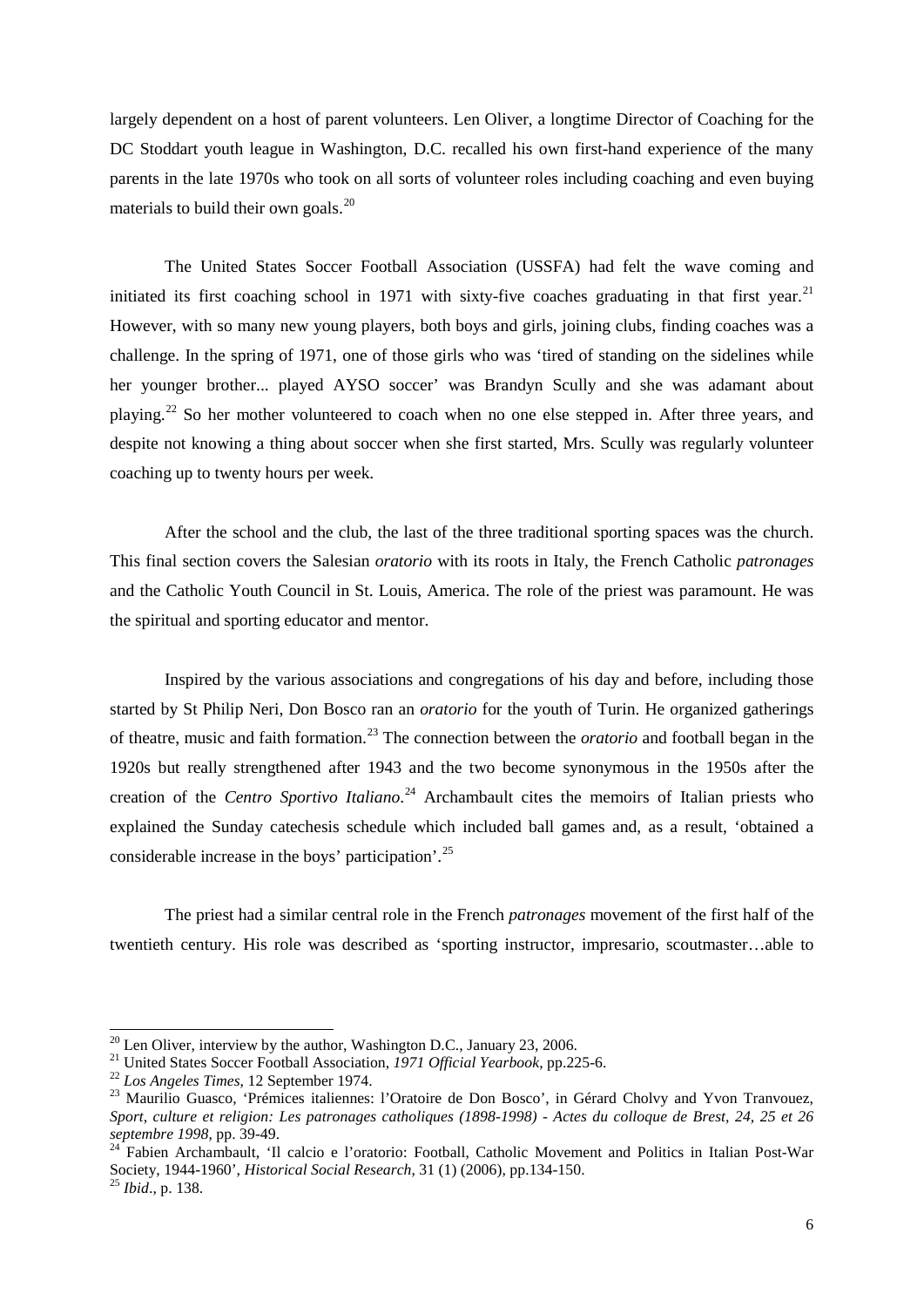speak about basketball games using the technical terms'.[26](#page-6-0) Wahl has explained how the *patronages* movement chose football as its sporting standard and ultimately gave birth to the French football federation.<sup>[27](#page-6-1)</sup> As a result, over the following decades youth continued to flood local clubs but those adult instructors (now licensed coaches as opposed to ordained priests) probably had a different focus than the earlier generation of clergymen who had mostly pulled out of the coaching roles and of the running of the patronages by the late 1960s. Jean Berthou has described his own experience as a local priest who spent most of his active ministry as a mentor 'taking care of the youth' between 1948 and 1972 in the *patronages*. [28](#page-6-2) Berthou also held the role as the designated chaplain, or *aumônier*, for the national Catholic sports federation and attended the 1972 Olympic Games.

Across the Atlantic, another Catholic sporting movement was founded and promoted by the clergy. In late nineteenth century St. Louis, Missouri, the congregation of the Christian Brothers were known for their interest in sport. The order of Brothers who ran the school were intimately involved in the sports scene locally and organized 'junior teams' that played other local youth teams during the late 1880s.<sup>[29](#page-6-3)</sup> Later, in the 1930s, Father Anthony Palumbo was recruited at St Ambrose parish and supported football in his local community.<sup>[30](#page-6-4)</sup> By the 1940s, the city's Catholic Youth Council (CYC), overseen by Fr. Peter Dooley, boasted 'the most extensive soccer program in the country' through the organization of soccer leagues between parish schools.<sup>[31](#page-6-5)</sup> The role of priests as spiritual and sporting instructors during this period in St. Louis is well summarized by Monsignor Lewis Meyer, long-time director of the CYC, who said that 'we always used to joke and we said when a priest was ordained, he walked out with a Bible and pair of soccer shoes'.<sup>[32](#page-6-6)</sup>

#### **Tomorrow's coach: an educator, mentor, technical expert…?**

 $\overline{a}$ 

French historian, Alfred Wahl, has noted how, in the early twentieth century, football was a tool to inculcate youth with certain societal values in what he calls *l'école des vertus*, or the 'school of

<span id="page-6-0"></span><sup>26</sup> Yvon Tranvouez, 'Un type sacerdotal: le vicaire du patro', in Gérard Cholvy and Yvon Tranvouez, *Sport, culture et religion: Les patronages catholiques (1898-1998) - Actes du colloque de Brest, 24, 25 et 26 septembre <sup>1998</sup>*, p. 315. <sup>27</sup> Alfred Wahl, 'Les patronages et le football (1895-1918)' in Gérard Cholvy and Yvon Tranvouez, *Sport,* 

<span id="page-6-1"></span>*culture et religion: Les patronages catholiques (1898-1998) - Actes du colloque de Brest, 24, 25 et 26 septembre 1998*, pp. 193-9.<br><sup>28</sup> Jean Berthou, 'Du vicariate de patro à l'aumônerie nationale', in Gérard Cholvy and Yvon Tranvouez, eds.,

<span id="page-6-2"></span>*Sport, culture et religion: Les patronages catholiques (1898-1998) - Actes du colloque de Brest, 24, 25 et 26 septembre 1998*, (Brest: Centre de Recherche Bretonne et Celtique, 1999), pp. 323-35.

<span id="page-6-3"></span><sup>&</sup>lt;sup>29</sup> James Robinson, 'The History of Soccer in the City of St. Louis', (St. Louis University: unpublished PhD thesis, 1966), p. 32.

<span id="page-6-4"></span><sup>30</sup> Gary Mormino, 'The Playing Fields of St. Louis - Italian Immigrants and Sports, 1925-1941', *Journal of Sport History*, 9 (2) (1982), p. 11.<br><sup>31</sup> Robert Baptista, 'A History of Intercollegiate Soccer in the United States of America' (PhD thesis,

<span id="page-6-5"></span>Indiana University, 1962), p.134.

<span id="page-6-6"></span> $32$  The author is indebted to Gabe Logan for passing on the transcript of his interview with Monsignor Lewis Meyer, on November 11, 1996.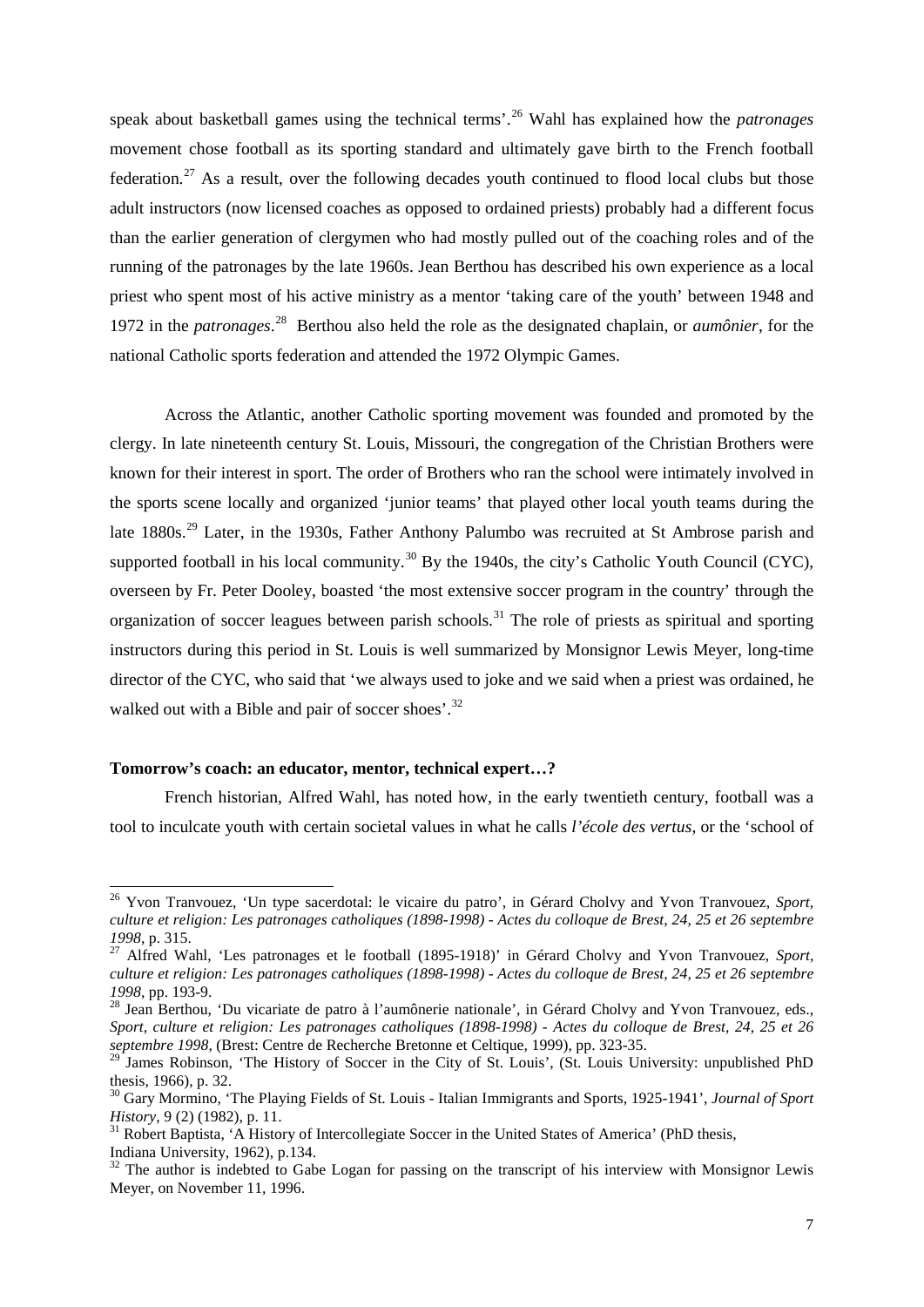virtues'.<sup>[33](#page-7-0)</sup> If history reveals anything, it is that the role of the coach has been often defined by its context. The school enlisted coaches who were first and foremost educators in the wider sense of the word. Clubs sought to train coaches who were capable of technical and tactical instruction but also some moral and educational values. The relevance of the volunteer should not be understated as so much of sport relies on their goodwill. The various church related movements underscore the dual role of the spiritual and sporting instructor who held Scripture in one hand and a ball in the other.

As football continues its march of ever increasing professionalism and commercialization in today's sporting world, the coach's role perhaps needs rethinking in the light of its own history. This is all the more relevant today given the 'educational emergency', as described by Pope Benedict XVI, in which education has been reduced to the transmission of 'specific abilities or capacities for doing' rather than 'the formation of the person enabling him or her to live to the full and to make his or her own contribution to the common good'.<sup>[34](#page-7-1)</sup> While the Pontiff never made specific mention to coaches per se, it is not beyond reason to extend his words to the realm of sport where coaches are often called on to focus on teaching skills and technique more than character formation and values.

The Catholic faith has the advantage of holding both an insider and outsider's view on the issue. The education of young people and the holistic formation of humanity are central concerns to the Church. Yet she can also step back and look on the sporting phenomenon with some critical distance and arrive at a diagnosis useful for those even indifferent to her analysis *prima facie*. It would be hard to argue, for example, that the six lessons for sport offered by Fr Lixey do not resonate with a secular sporting world: respect for oneself, discipline, teamwork, accepting defeat, being a gracious victor (humility), and perseverance.<sup>[35](#page-7-2)</sup> The Church has often called for an alliance of faith and reason, faith and science. When rethinking the role of the coach, perhaps a dual approach of faith and sport could help redefine the coach as educator, as mentor and as technical expert unified in one person striving for the formation of the whole human person? Or in the words of the late St John Paul II:

I wish to encourage the educational and social work carried out by all of you when you seek to propagate the true meaning of sport, not only in the world of competition and of sporting exhibitions, but likewise in the most common practice of sports: that is, in those activities that

<span id="page-7-0"></span><sup>&</sup>lt;sup>33</sup> Alfred Wahl, *Les archives du football*, (Paris: Editions Gallimard/Julliard, 1989), pp. 76-9.

<span id="page-7-1"></span><sup>&</sup>lt;sup>34</sup> Pope Benedict XVI, *Discorso per l'apertura del convegno della diocesi di Roma nella Basilica di San Giovanni in Laterano*, 11 June 2007. Original text reads 'Perciò l'educazione tende ampiamente a ridursi alla trasmissione di determinate abilità, o capacità di fare ... lo scopo essenziale dell'educazione, che è la formazione

<span id="page-7-2"></span><sup>&</sup>lt;sup>35</sup> Fr. Kevin Lixey, 'Sport in light of the Year of St. Paul and in response to the educational emergency', address to the Sports Symposium in conjunction with the XX Parafiada Games, John Paul II Olympic Center, Warsaw, July 7, 2008.